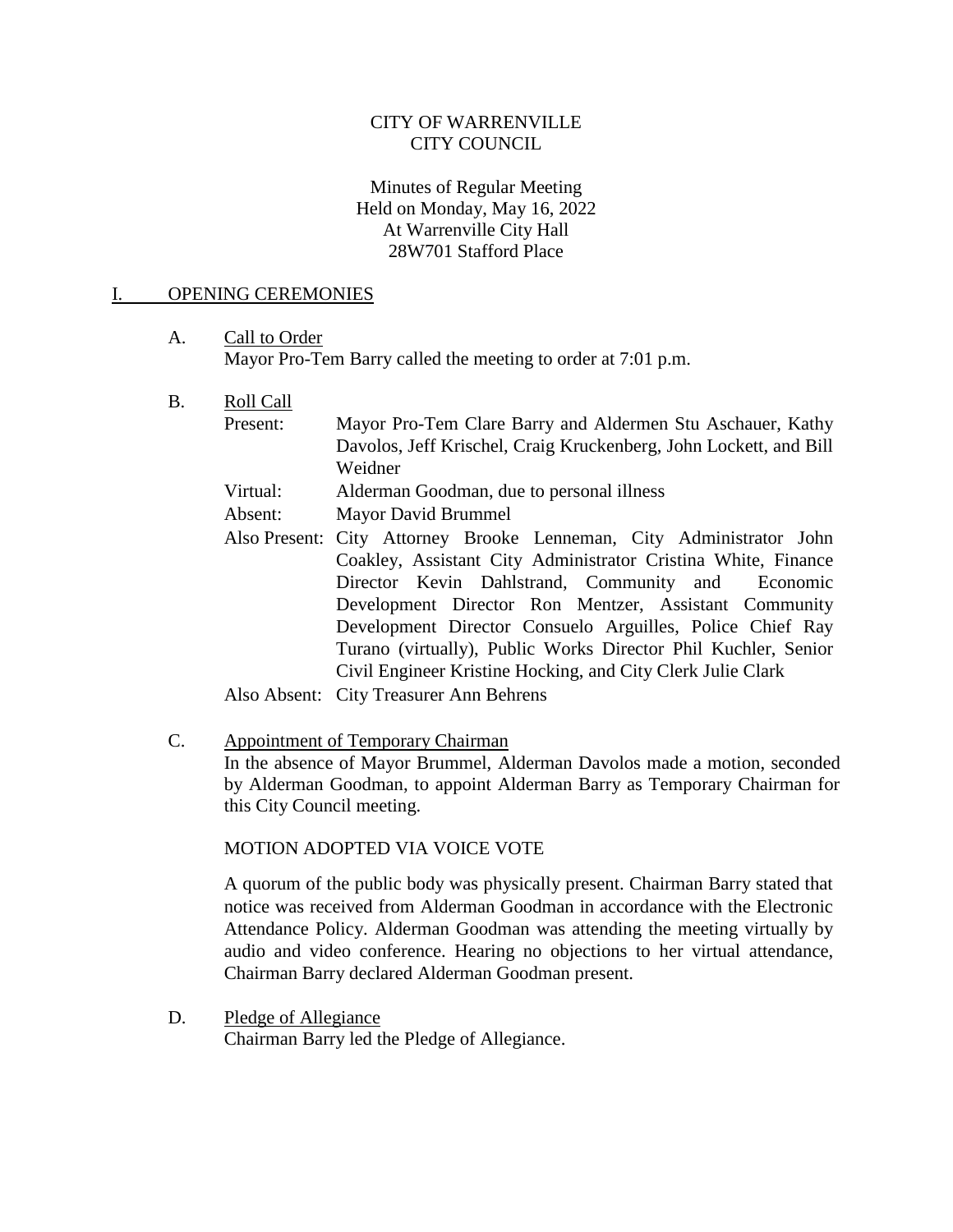E. National Public Works Week

Chairman Barry stated that on May 12, Mayor Brummel proclaimed May 15-21, 2022, as National Public Works Week in the City of Warrenville. In his proclamation, he called upon all citizens and civic organizations to acquaint themselves with the challenges involved in providing Public Works services, and to recognize the contributions that Public Works employees make every day to our health, safety, comfort and quality of life.

# II. CITIZENS COMMENTS

Bob Siebert, Albright Court, commented on the senior living facility in regards to the TIF funds.

# II. OFFICIALS AND STAFF COMMENTS

A. Mayor Pro Tem

Chairman Barry commented on the success of the bike rodeo event held on Saturday, May 14, acknowledging all those who made it possible.

Chairman Barry stated that donations for the Public Works food drive could be made this week at the lower level of City Hall Monday through Friday from 8:00 a.m. to 5:00 p.m. She also reminded the public that there is a Public Works open house on Thursday, May 19, from 3:00 p.m. – 6:30 p.m. at the Public Works garage.

Chairman Barry also provided the upcoming VFW Memorial Day services, which will begin at Assumption Cemetery in Winfield, IL, at 10:00 a.m., then continue at the Warrenville Veterans Memorial on Stafford Place, at 11:00 a.m., then conclude at the Warrenville Cemetery from 12:00 p.m. – 12:30 p.m. The Warrenville VFW will provide hot dogs and brats at the VFW, 3S371 Mignin Drive, after the services.

- B. Clerk No report
- C. Aldermen Alderman Goodman recognized those who have been lost to the pandemic.
- D. City Administrator

City Administrator (CA) Coakley shared that DuPage County is now at the medium level for COVID-19 transmission. He added that facial coverings are now recommended in the Council Chambers and upstairs lobby of City Hall.

E. City Attorney No report

# IV. APPROVAL OF AGENDA

Alderman Weidner made a motion, seconded by Alderman Lockett, to approve the agenda for the May 16, 2022, City Council regular meeting.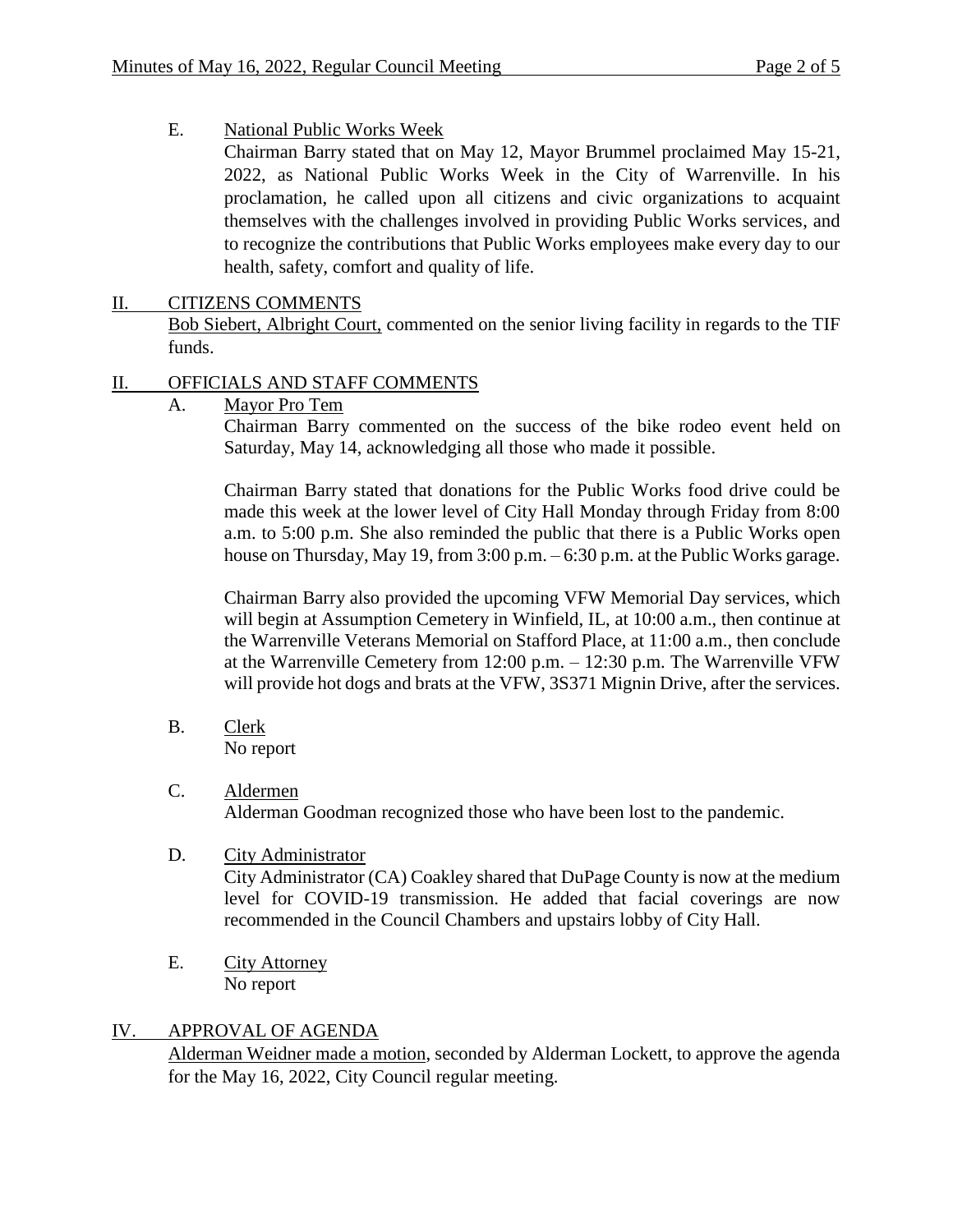#### ROLL CALL VOTE:

- Aye: Aldermen: Kruckenberg, Davolos, Barry, Krischel, Goodman, Lockett, Weidner, and Aschauer
- 

### Nay: None MOTION ADOPTED

## V. APPROVAL OF MINUTES

Alderman Weidner made a motion, seconded by Alderman Lockett, to approve the minutes of the May 2, 2022, City Council regular meeting, the May 2, 2022 City Council closed sessions: 1, 2, and 3, and the minutes of the May 9, 2022, Community Development Committee meeting.

## ROLL CALL VOTE:

- Aye: Aldermen: Lockett, Krischel, Davolos, Weidner, Aschauer, Kruckenberg, Barry, and Goodman
- 

#### Nay: None MOTION ADOPTED

## VI. CONSENT AGENDA – OMNIBUS VOTE

- A. Accept staff recommendation, waive second reading, and pass ordinance O2022- 18, approving the purchase of the Estes Property, 30W121 Estes Street, in the amount of \$202,500
- B. Accept staff recommendation, waive second reading, and pass ordinance O2022- 19, amending Title 3, Chapter 2, of the City Code to decrease the number of Class A2 liquor licenses from eight (8) to seven (7)
- C. Accept staff recommendation, waive second reading, and pass ordinance O2022- 20, amending Title 7, Chapter 4C, of the City Code and authorizing a 10 percent water rate increase and a 10 percent sewer rate increase effective May 1, 2022
- D. Accept Community Development Committee recommendation and pass resolution R2022-19, approving a revocable right-of-way permit and covenant agreement that would allow the property owner at 3S604 Glen Drive South to install and maintain private fence improvements in an unimproved City right-of-way
- E. Accept Community Development Committee recommendation and pass resolution R2022-20, approving the final engineering agreement with Engineering Resource Associates, Inc., for the final engineering design of the Mack Road Path and Bridge Replacement Project in the amount of \$391,600
- F. Accept Community Development Committee recommendation and pass resolution R2022-21, approving the IDOT local agency agreement, which reflects a local cost share of \$142,320
- G. Accept Community Development Committee recommendation and pass resolution R2022-22, approving the first amendment to the communications site lease agreement with T-Mobile Central LLC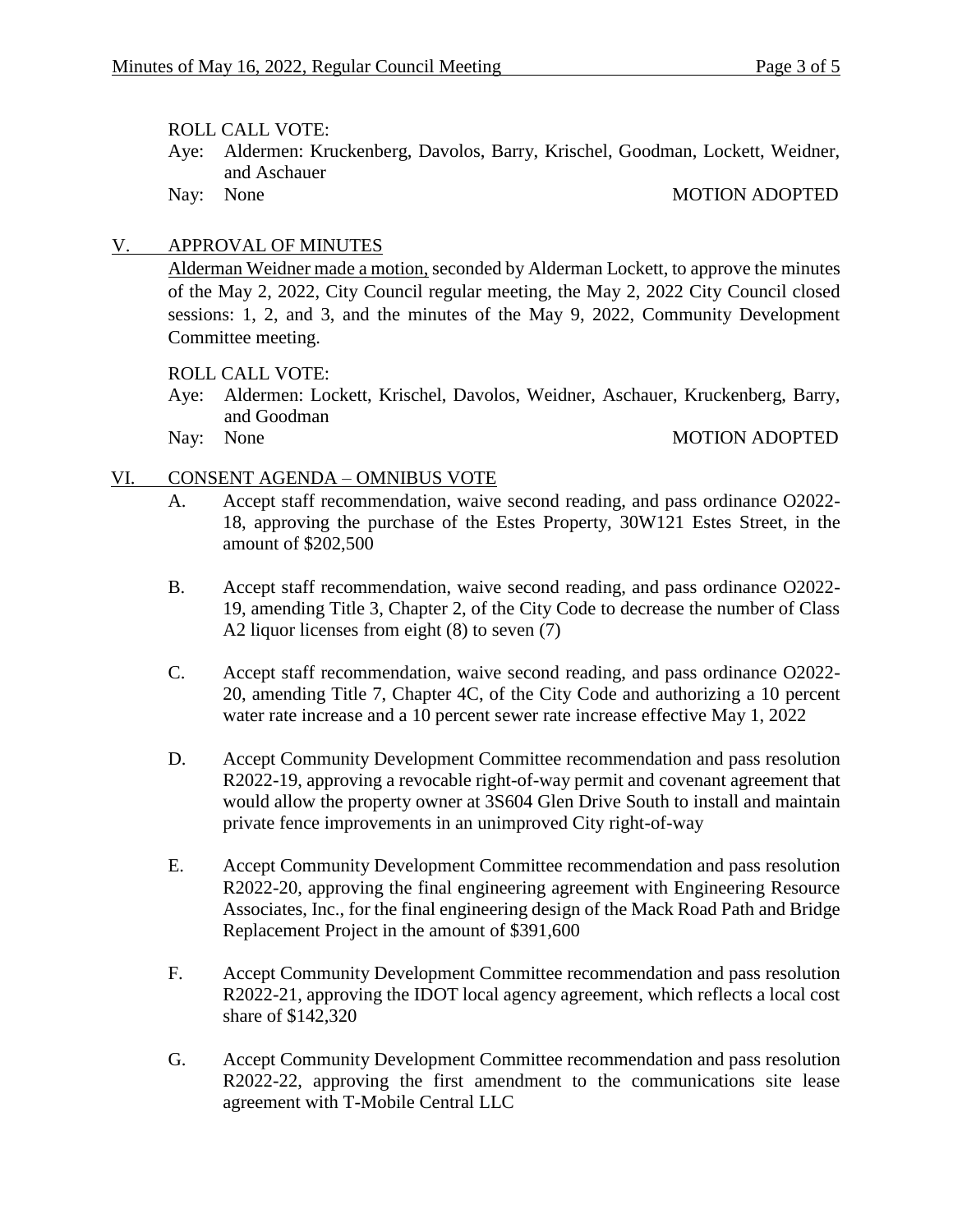- H. Accept City Clerk and Attorney's recommendation and pass resolution R2022-23, approving certain minutes of certain closed meetings of the City Council for release and authorizing the destruction of certain verbatim recordings of closed session meetings prior to December 31, 2019
- I. Accept staff recommendation and pass resolution R2022-24, approving an agreement between the City of Warrenville and Morton Salt, Inc. for the purchase of bulk rock salt
- J. Accept staff recommendation and pass resolution R2022-25, approving the expenditure of Motor Fuel Tax revenue in the amount of \$302,141, during FY 2023, for the maintenance of streets and highways as required under the Illinois Highway Code
- K. Receive and file minutes of the Inclusion, Diversity, Equity, and Awareness Committee meeting held January 18, 2022
- L. Receive and file minutes of the Inclusion, Diversity, Equity, and Awareness Committee meeting held March 15, 2022
- M. Receive and file minutes of the Bicyclist and Pedestrian Advisory Committee meeting held April 12, 2022
- N. Receive and file report of invoices paid up to May 10, 2022, in the amount of \$79,760.86
- O. Authorize expenditures for invoices due on or before June 6, 2022, in the amount of \$242,392.28
- P. Receive and file report of Master Debit Card Expenditures for the month of April 2022, in the amount of \$15,044.71

Alderman Weidner made a motion, seconded by Alderman Krischel, to approve the Consent Agenda items as read.

ROLL CALL VOTE:

- Aye: Aldermen: Weidner, Aschauer, Lockett, Barry, Davolos, Krischel, Goodman, and Kruckenberg Nay: None MOTION ADOPTED
- 

#### VII. REGULAR AGENDA

# VIII. UNFINISHED BUSINESS

IX. NEW BUSINESS